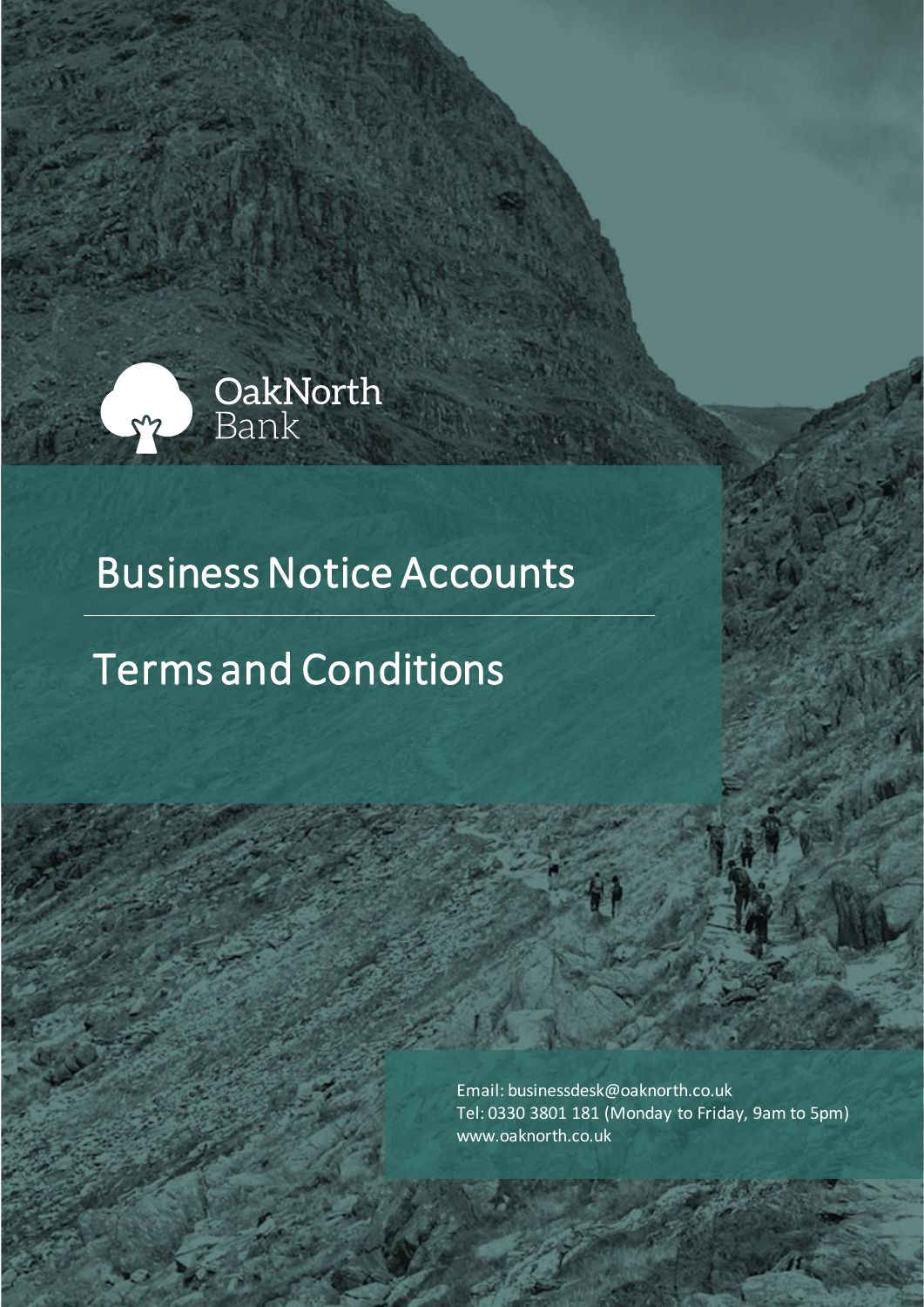

# **Contents**

| 1.  |  |
|-----|--|
| 2.  |  |
| 3.  |  |
| 4.  |  |
| 5.  |  |
| 6.  |  |
| 7.  |  |
| 8.  |  |
| 9.  |  |
| 10. |  |
| 11. |  |
| 12. |  |
| 13. |  |
| 14. |  |
| 15. |  |
| 16. |  |
| 17. |  |
| 18. |  |
| 19. |  |
|     |  |
| 20. |  |
| 21. |  |
| 22. |  |
| 23. |  |
| 24. |  |
| 25. |  |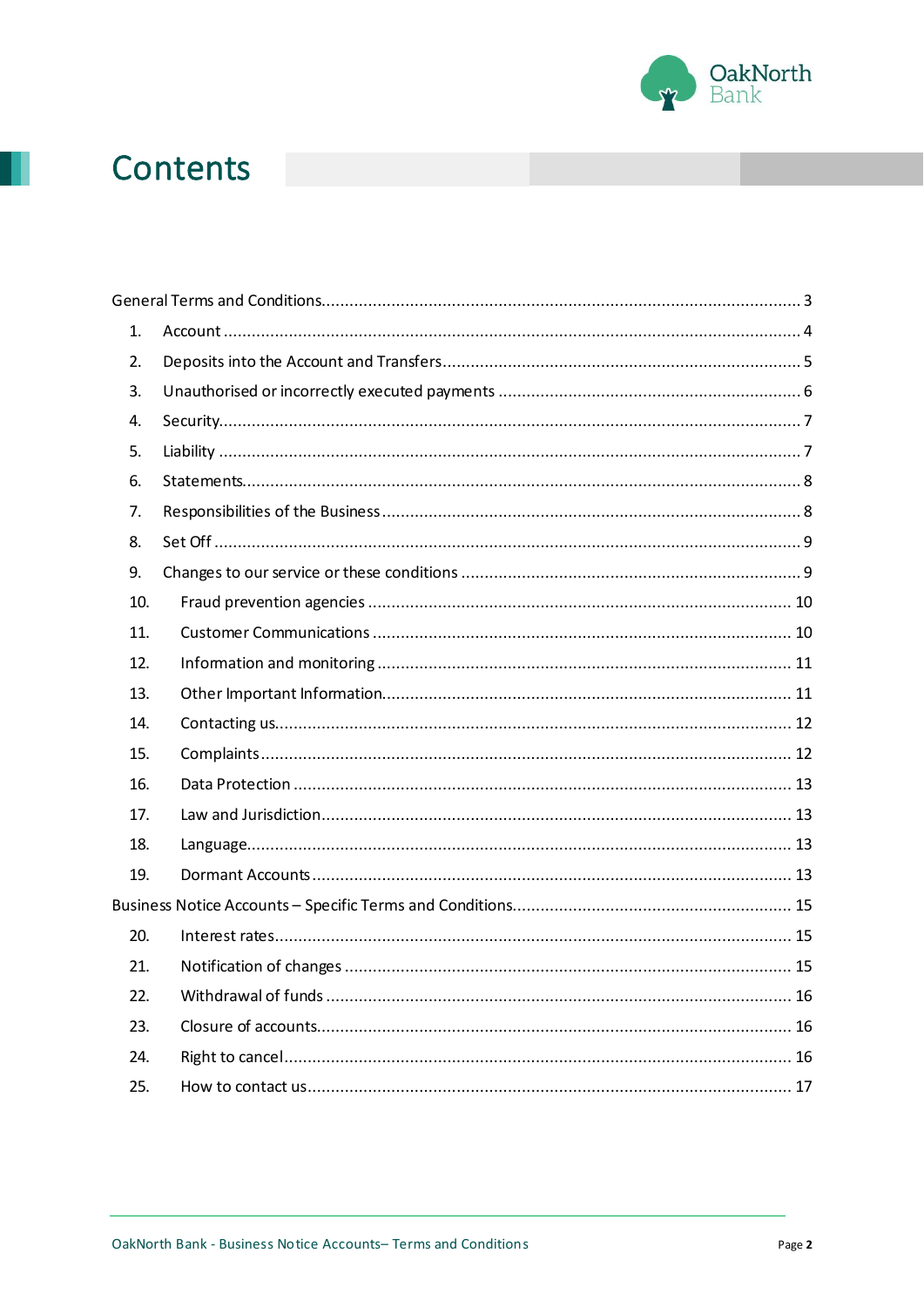

# <span id="page-2-0"></span>**General Terms and Conditions**

It is important that the Business has read and understands these terms and conditions (the "General **Terms and Conditions"**) as they contain important information which relates to its Account. The General Terms and Conditions (and for certain products, the Specific Terms and Conditions), the online application and the OakNorth [Privacy Notice](https://www.oaknorth.co.uk/privacy-notice/privacy-notice-deposit-products/) together form the agreement ("Agreement") between the Business and us, OakNorth Bank plc ("OakNorth"). Altogether, they set out the features of OakNorth's Business Savings Products, they explain how these products work and what our responsibilities and those of the Business are once the Business opens an Account with us.

If there is a conflict between our Business Savings Products' General Terms and Conditions and the Business Savings Products' Specific Terms and Conditions for your product, the Specific Terms and Conditions will prevail.

"Account"means the OakNorth deposit account for the Business.

"Business", "you" or "your" means the legal entity identified in the online application.

"Micro-enterprise" means an enterprise which: (a) employs fewer than 10 people; and (b) has a turnover or annual balance sheet that does not exceed Euro 2 million.

"Regulatory System" means the arrangements for regulating a firm or other person under the Financial Services and Markets Act 2000, in or under the Consumer Credit Act 1974 and as otherwise defined in the Handbook of the Financial Conduct Authority.

"We", "us", "our" and "OakNorth" means OakNorth Bank plc, a company registered in England and Wales under company number 08595042 and whose registered office is at: OakNorth Bank plc, 57 Broadwick Street, London W1F 9QS.

Where there is reference in these General Terms and Conditions to a business day, it means any day other than Saturday, Sunday or a bank holiday in England and Wales.

The Business may ask us at any time while it has an Account with us to provide the Business with the information contained in these General Terms and Conditions.

OakNorth is authorised by the Prudential Regulation Authority and regulated by the Financial Conduct Authority and the Prudential Regulation Authority (Financial Services Register No. 629564).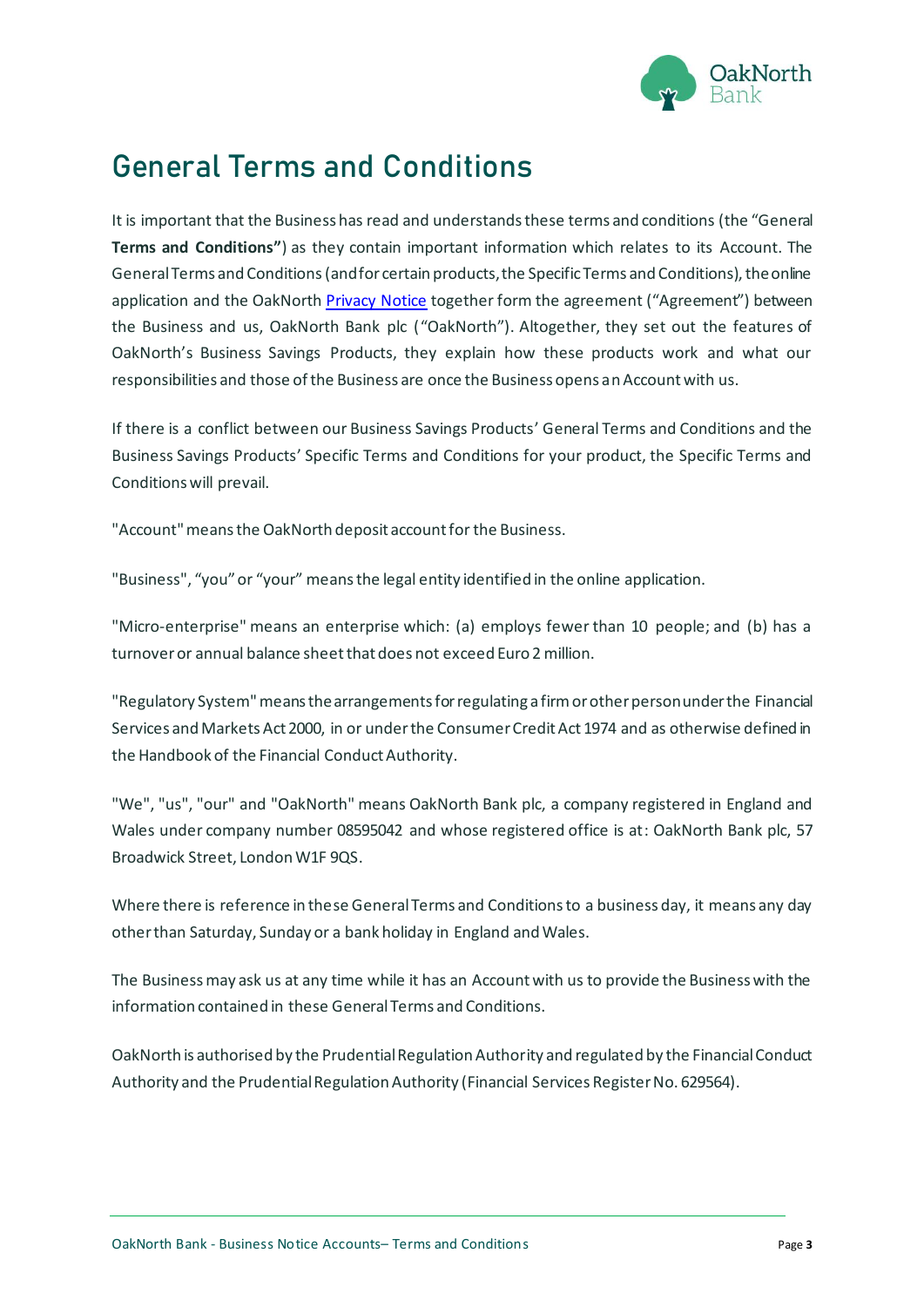

## <span id="page-3-0"></span>1. **Account**

- 1.1. OakNorth Business Savings Products are only available to UK incorporated Limited Companies and Limited Liability Partnerships that:
	- 1.1.1. have been registered in the UK for at least three years; and
	- 1.1.2. are registered with HMRC to pay tax in the UK; and
	- 1.1.3. are not engaged in any of the following activities: oil or gas production; leather tanning; manufacturing, dressing or dyeing of fur; armaments; defence activities; wholesale or recovery of waste or scrap; banking or credit; trade finance; insurance or pensions activities; gambling or betting activities or in any unlawful activities. Some additional restricted activities which are not listed above may also apply.
- 1.2. The business entity stated on the online application is the Business and deemed to be the Account holder and is liable to OakNorth under the Agreement. The Business warrants that the individual who completes the online application for the Account and accepts these General Terms and Conditions is authorised by the Business to enter into the Agreement and that the Business will be bound by the Agreement.
- 1.3. The Account must only be used for funds belonging to the Business and the funds must be unencumbered. The Account must not be used to deposit personal funds of any individual connected with the Business or funds belonging to the customers of the Business. If we reasonably believe the Account to hold such funds, we reserve the right in our sole discretion to close the Account with immediate effect and return any funds to the nominated bank account held on file.
- 1.4. We will require information on key individuals including directors and shareholders (in the case of limited companies), members (in the case of limited liability partnerships) and other users connected with the Account. All directors and significant shareholders (in the case of limited companies), members (in the case of limited liability partnerships) and other users connected with the Account must be over 18 years of age, UK residents and liable to pay tax in the UK. Significant shareholders are defined as beneficial owners with shareholding equal to or greater than 25% of the Business (in the case of limited companies).
- 1.5. The Business is required to notify us promptly if there are any changes to the directors or shareholders (in the case of limited companies) or members (in the case of limited liability partnerships) of the Business or if there is any change in their tax residency status. In addition, the Business will be required to provide us, promptly, with other information that we may require from time to time, including identification requirements that the Business is required to keep us up to date with at all times.
- 1.6. We are obliged to confirm the true identity of all users connected with the Account. If we cannot confirm their true identity, we may refuse the application to open an account and refuse to accept a deposit from you without giving a reason.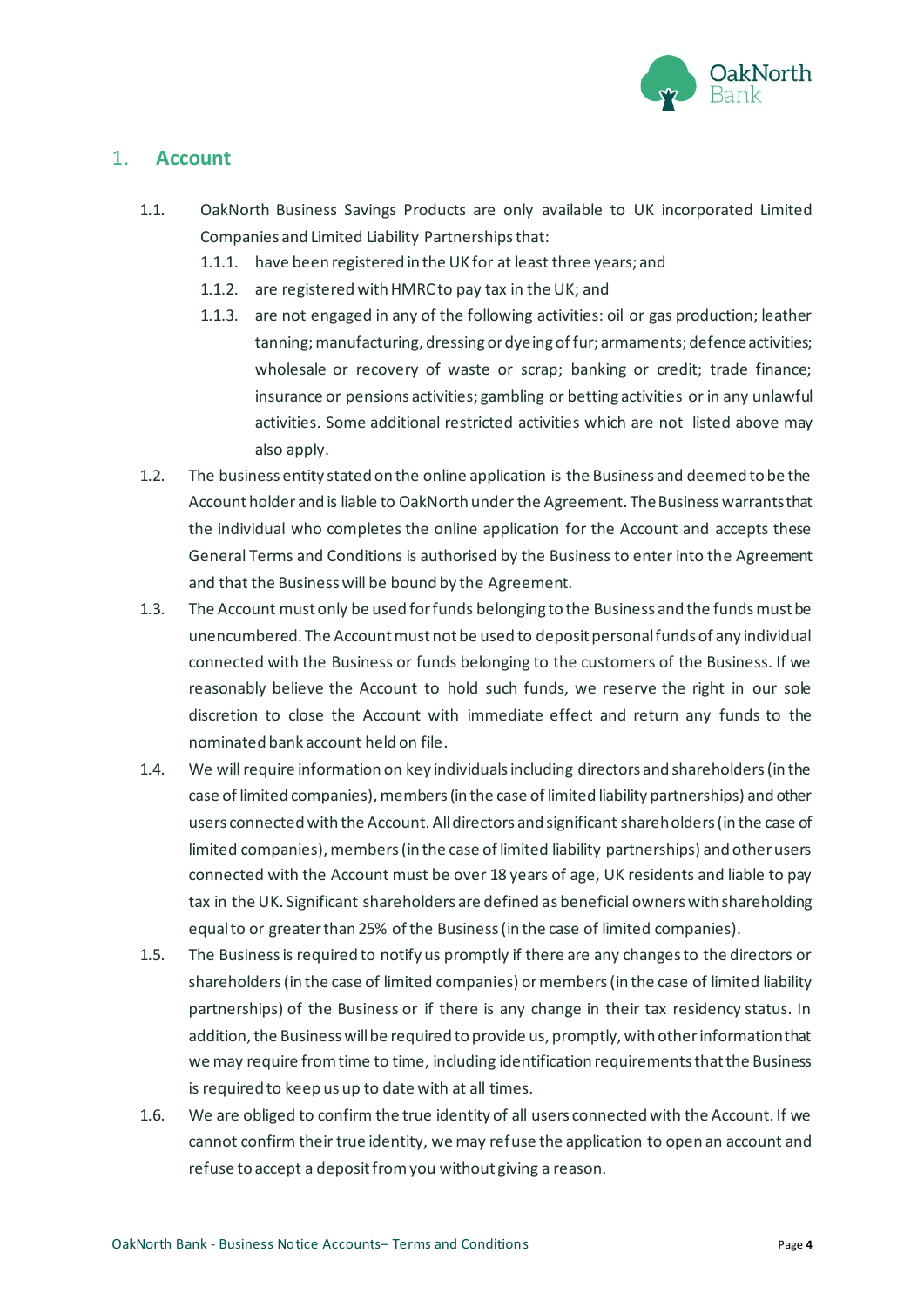

- 1.7. The Business warrants that all the information it provides to us is complete, accurate and correct.
- 1.8. The currency of the Account will be the Pound sterling and deposit(s) will only be accepted if they are in this currency.
- 1.9. The minimum deposit required to open the Account is £10,000.
- 1.10. The maximum deposit into a single Account with us is £1,000,000. The maximum amount that the Business will be allowed to hold in deposits with us across multiple accounts is £1,000,000.
- 1.11. The Business cannot overdraw or borrow on the Account.
- 1.12. If the Business's application to open an Account is approved, there will be a maximum period of 14 calendar days to fund the Account from the date of approval. If the Account is not funded with the minimum deposit (as referred to in section 1.9 above) within 14 calendar days, it will be closed.
- 1.13. Details of our [current interest rates](https://www.oaknorth.co.uk/business-savings/) are available online and the rates fluctuate from time to time. Details of the interest rates applicable to your Account(s) can be found on your deposit statement via online banking or you ca[n contact us](https://www.oaknorth.co.uk/resources/get-in-touch/) to find out more.
- 1.14. It is a condition of the Agreement that you will not: (a) act abusively, offensively or violently towards our staff; (b) become bankrupt; (c) act dishonestly with us; (d) use your Account for a dishonest, fraudulent or unlawful purpose; or (e) act in a way that gives rise to a reasonable suspicion of fraud or criminal activity. If you do any of these things, we will regard that as a serious breach of the Agreement between us; and we may close your Account immediately. We may also close your Account immediately, if we reasonably consider that (a) any one of the directors of the Business, significant shareholders or designated members of the Business no longer meet our eligibility requirements (as per section 1.1); or (b) it would be unlawful for us to keep; or (c) we would breach our obligations under the Regulatory System if we kept, your Account open. OakNorth are under no obligation to disclose to you the reason(s) for closing your account.
- 1.15. If the Business breachesthe Agreementin any otherway, we may also close the Account by giving the Business 14 days written notice of our intention to do so. Please refer to relevant section(s) of the Specific Terms & Conditions for more detail.

### <span id="page-4-0"></span>**2. Depositsinto the Account and Transfers**

2.1. We will only accept cheques or bank transfersfrom a UK bank account held in the name of the Business. For bank transfers, the payment must come from the nominated bank account (as specified in the application) which must be in the name of the Business; any payments coming from a different account other than the nominated bank account may not be accepted. Cheques and banker's drafts are also accepted and must be made payable to OakNorth Bank plc. Cheques must include the name of the Business and Account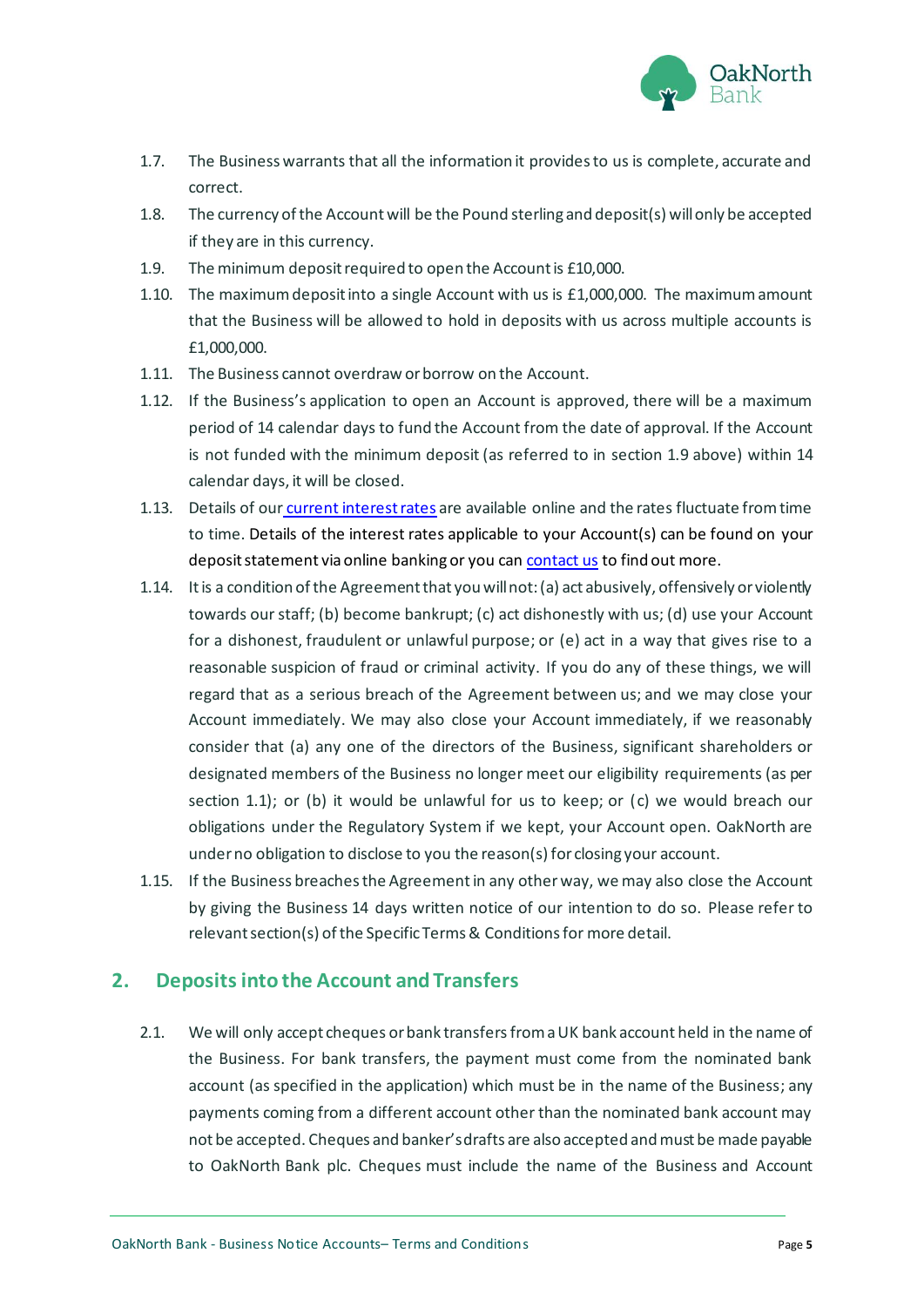

number on the reverse. For banker's drafts your bank must type the full name of the Business, nominated bank account number and nominated bank account sort code (as specified in your application) on the front of the banker's draft; banker's drafts must also include the Account number on the reverse.

- 2.2. Deposits funded by online transfers will be credited to the Account and interest will begin accruing on the minimum daily balance no later than one business day from when we receive your funds. Deposits funded by cheque or banker's draft will normally be credited to the Account, not more than 2 business days after the business day we receive the cheque or bankers draft(unless the cheque is not made out correctly, in which case it may take longer or a new cheque may be requested). Interest will begin accruing on the minimum balance (for Fixed Term Deposits) and end of day balance (for Easy Access and Notice Accounts) of the day we credit your Account.
- 2.3. Transfers from your Account can only be made to your nominated bank account.

#### <span id="page-5-0"></span>**3. Unauthorised or incorrectly executed payments**

- 3.1. If a payment is fraudulently or mistakenly paid into your Account, it may be removed from your Account later at our sole discretion.
- 3.2. If an unauthorised or incorrectly executed payment transaction occurs, the Business is entitled to rectification, provided the Business notifies us without undue delay on becoming aware of the transaction.
- 3.3. If the Business fails to notify us in accordance with section 3.2 or if the Business acts fraudulently in relation to the Account, the Business will be liable for all losses. If the Business acts without reasonable care and losses are caused, the Business shall also be liable for them.
- 3.4. You must contact us using the details on ou[r 'get in touch'](https://www.oaknorth.co.uk/resources/get-in-touch/) page as soon as you realise there has been an unauthorised or incorrectly executed payment transaction.
- 3.5. Notwithstanding the above, we will not be liable for immediately correcting, refunding, restoring or redressing an unauthorised or incorrect payment transaction in cases where the error has been caused on account of any unforeseeable or abnormal circumstances beyond our control. We will assess this on a case by case basis.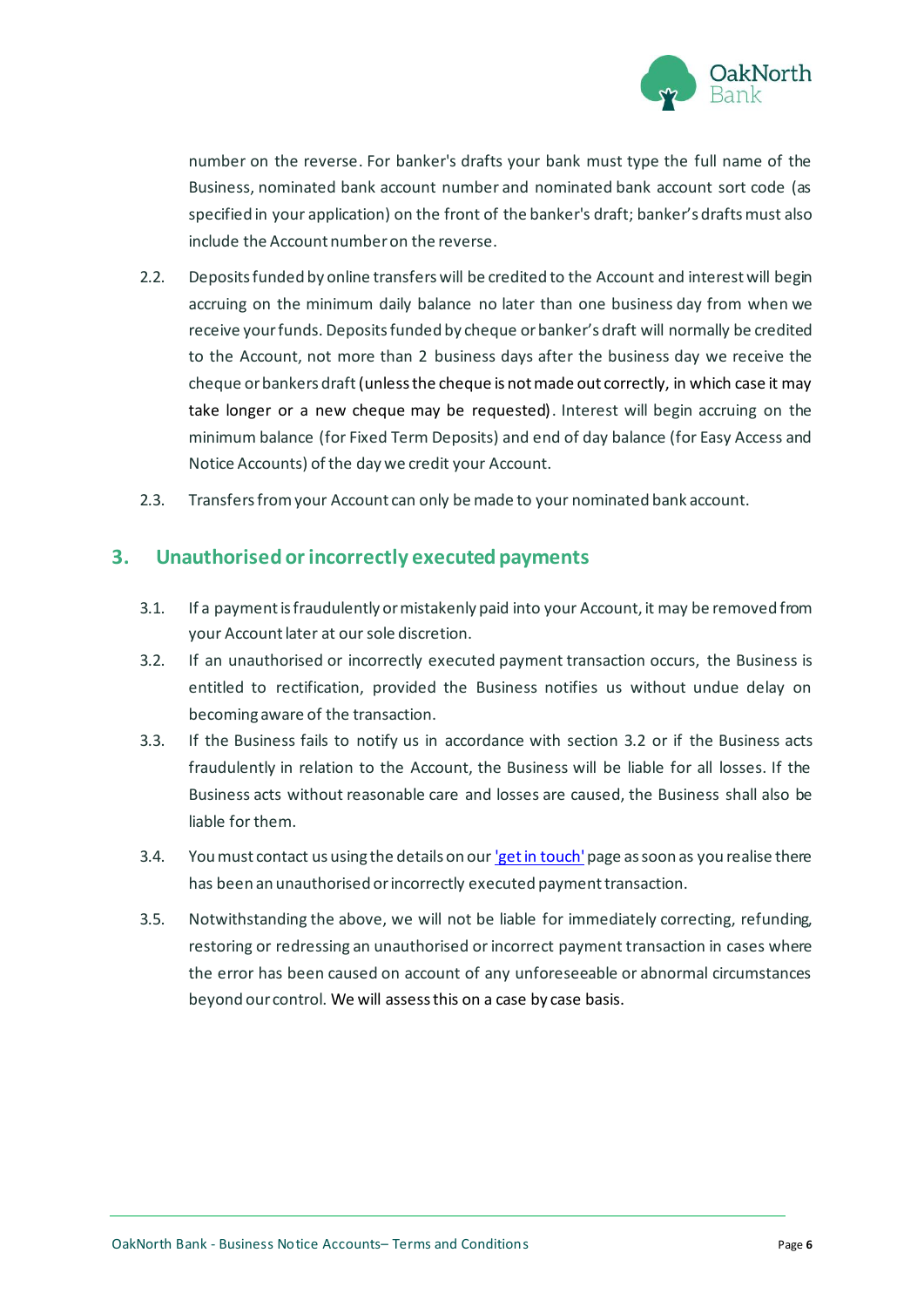

### <span id="page-6-0"></span>**4. Security**

- 4.1. The Business must take, and shall ensure that all users take, all reasonable security precautions to prevent misuse of the Account and any security details (including account details, security codes or secure personal information) and any other reasonable requirements that we notify to the Business in writing from time to time which allow the Business or any users connected with the Account to gain access to the Account. Failure to take reasonable security precautions may result in access to the Account, or additional services, being blocked and the Business being liable for any and all losses in accordance with section 3.3. Reasonable security precautions include not disclosing any security details to anyone (except when confirming, registering or resetting the security details for the Business with us); not disclosing or writing down the security details in any way that can be understood by someone else; not choosing security details which are easy to guess; and ensuring the security details for the Account are kept private at all times.
- 4.2. If the security details for the Business are lost or stolen or any user connected with the Account thinks someone knows them or has used or tried to use them, the Business or the user must contact us immediately by calling us on 0330 380 1181 (Monday to Friday, 9am to 5pm) or by emailing us at [businessdesk@oaknorth.co.uk](file:///C:/Users/stella.demades/AppData/Local/Microsoft/Windows/INetCache/Content.Outlook/BID6RVBX/businessdesk@oaknorth.co.uk).
- 4.3. The Business shall co-operate with us by providing information or other assistance in connection with the loss or misuse of the security details. We may also give the police information about the Business, the Account or any users connected with the Account which we consider relevant to assist with any investigation of criminal activity. In some instances, we may ask the Business to contact the police in connection with suspicious or criminal activity on the Account. The Business agrees to give us, the police and other investigative and law enforcement agencies, its reasonable co-operation, if asked to do so.

# <span id="page-6-1"></span>**5. Liability**

- 5.1. If the security details of the Business (including personal data of any user connected with the Account) are used with permission by someone else or because the Business (or any user connected with the Account) acted fraudulently or failed to take reasonable security precautions (see section 4), or if the Business (or any user connected with the Account) deliberately or with gross negligence failed to inform us of the loss, theft, misuse or suspected misuse of any of the security details of the Business (including personal data of any user connected with the Account), the Business shall be liable for all losses.
- 5.2. Subject to section 5.1 the Business will not be responsible for any losses for abuse of the security details for the Business (including personal data of any user connected with the Account) after we have been informed in the manner set out in section 4 of their loss, theft, misuse or suspected misuse.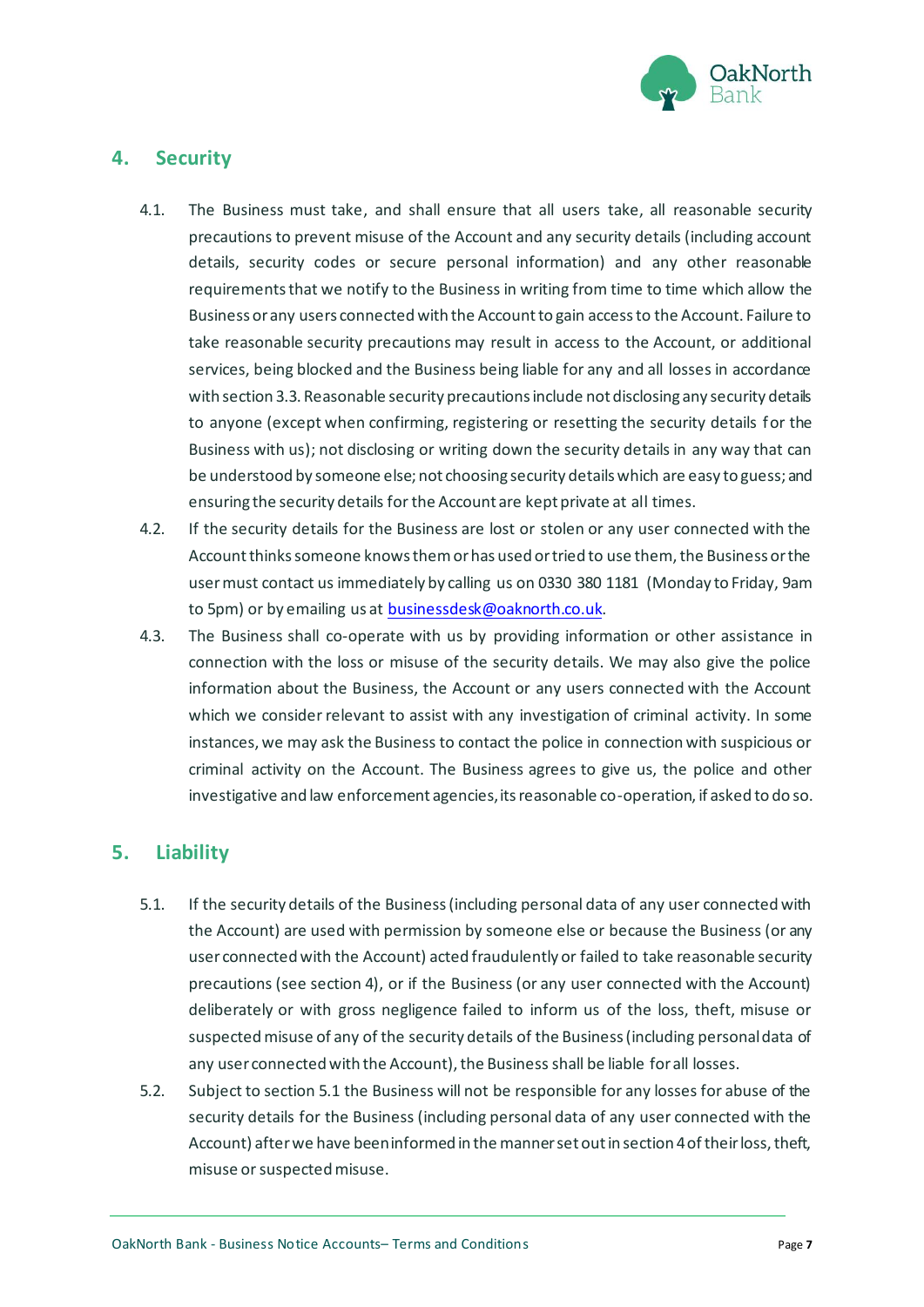

- 5.3. If the Business has any reason to think we have made an error, we must be told as soon as possible. If we make an error in administering the Account, as soon as possible after becoming aware, we will tell the Business and put it right, restoring the Account to the state it would have been in had the error not taken place. In resolving any error, the Business agrees that we may make the necessary correcting entry(ies) to the Account without having to seek prior approval of the Business. Notwithstanding the above, we will not be liable for correcting an error in cases where the error has been caused on account of any unforeseeable or abnormal circumstances beyond our control.
- 5.4. Nothing in the Agreement limits or excludes either party's liability for death or personal injury caused by negligence or for fraud.
- 5.5. If the Business is a Micro-enterprise, nothing in the Agreement limits or excludes our liability to the Business under the Regulatory System.

#### <span id="page-7-0"></span>**6. Statements**

- 6.1. A statement will be available via online banking.
- 6.2. The Business agrees to regularly check theirstatement and tell us as soon as possible if it thinks there has been a mistake. If the Business does this, we will investigate. If we need more information to carry out our investigations, we will tell the Business, and the Business agrees to take reasonable steps to give us what we need. When we have completed our investigations, we will tell the Business what we found, and what action we are proposing to take.
- 6.3. We can make available to the Business any further information which we hold in relation to any transaction on the Account and this can be requested b[y contacting us.](https://www.oaknorth.co.uk/resources/get-in-touch/)

### <span id="page-7-1"></span>**7. Responsibilities of the Business**

- 7.1. The Business must notify us immediately of any changes relevant to the Agreement, including (but not limited to): the name of the Business, address, email address, telephone number, tax residency status, business activities and changes in the details of any of the directors or shareholders (in the case of limited companies), members (in the case of limited liability partnerships) or other users connected with the Account. In certain cases, we may require additional documentary evidence.
- 7.2. If we are asked to accept instructions by email (and signed attachment in whatever format) or by telephone or in writing then, if we agree to do so, the Business agrees to indemnify us from and against all actions, proceedings, claims and demands which may be brought against us and all losses, costs, charges, damages and expenses which we may incur or for which we may become liable because we acted on an instruction from the Business or a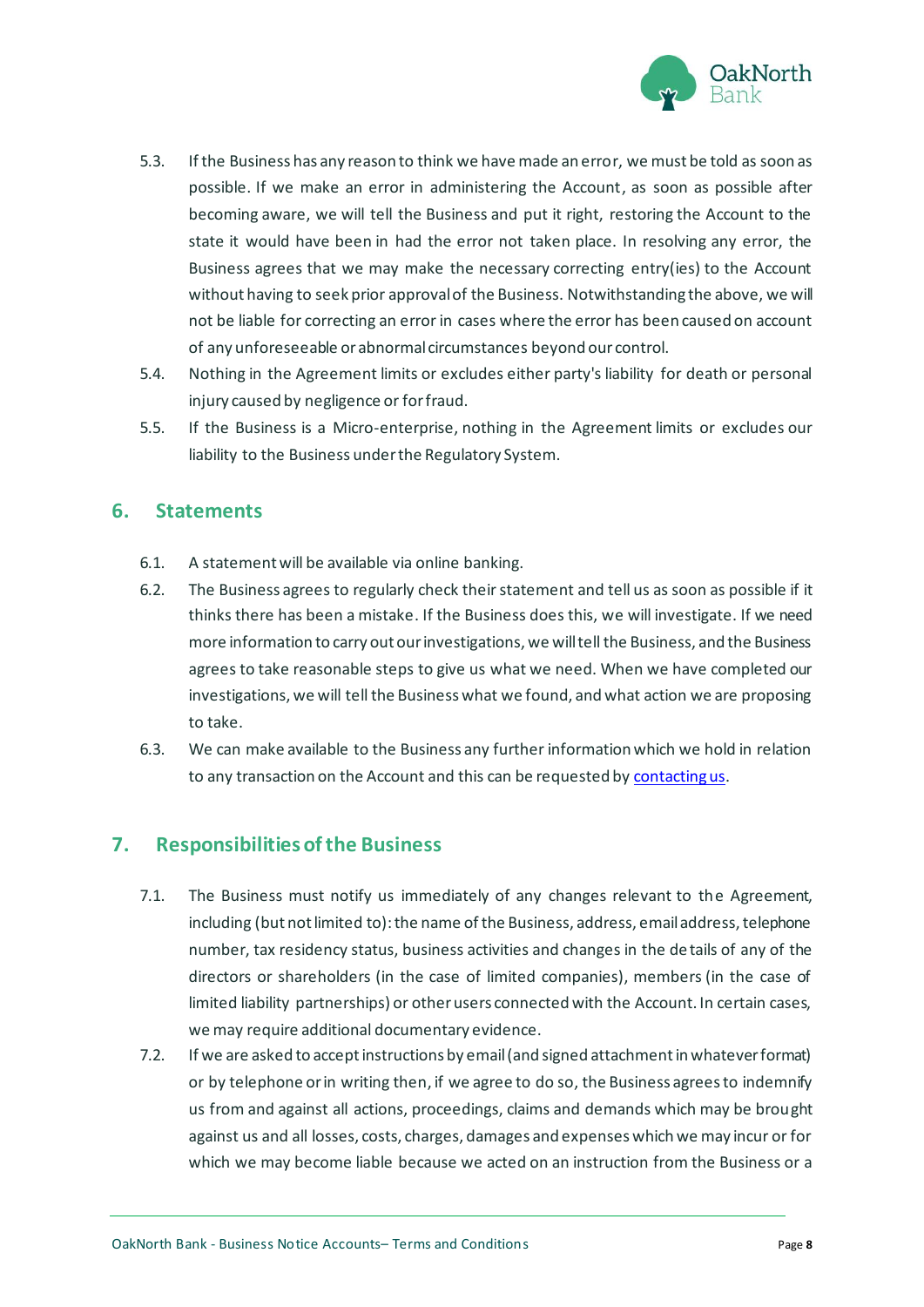

user connected with the Account (notwithstanding that any such instruction may not have been duly authorised by the Business). The Business will also reimburse us fully for legal fees and all other collection costs and expenses incurred in the enforcement of this indemnity. We will, however, follow our security verification and identification procedures before acting on any such instruction as described in this section.

7.3. In order to comply with OakNorth's legal or regulatory requirements, we may, from time to time, request additional information from you in relation to your business, directors, shareholders, designated members, business activity or the operation of your Accounts. You must provide us with any information that we request in order to satisfy these requirements.

#### <span id="page-8-0"></span>**8. Set Off**

- 8.1. For Businesses which are also OakNorth's loan customers, we may at any time with no notice, set off any matured obligation due from the Business to us against any obligation owed by us to the Business, including sums standing to the credit of any Account of the Business.
- 8.2. The nature and extent of the right to set-off would be any matured obligations (being a loan repayment) due from the Business to us against any obligation (being business deposit account) owed by us to the Business.

### <span id="page-8-1"></span>**9. Changes to our service or these conditions**

- 9.1. We may make changes to the services or these General Terms and Conditions for the following reasons which will apply automatically:
	- 9.1.1. To make these Terms & Conditions easier to understand or fairer to the Business.
	- 9.1.2. To correct non-material mistakes, ambiguities, inaccuracies or omissions where it is reasonable to do so or as a result of customer feedback.
	- 9.1.3. To make improvements to the services we provide which are of benefit to the Business.
	- 9.1.4. To reflect changes in security design or technology at no increased cost to the Business.
	- 9.1.5. To respond to changes in the Regulatory System, codes of practice, industry-wide practices, court or ombudsman decisions or new regulatory practice.
	- 9.1.6. If we reasonably believe the change is necessary in the interests of our customers and us.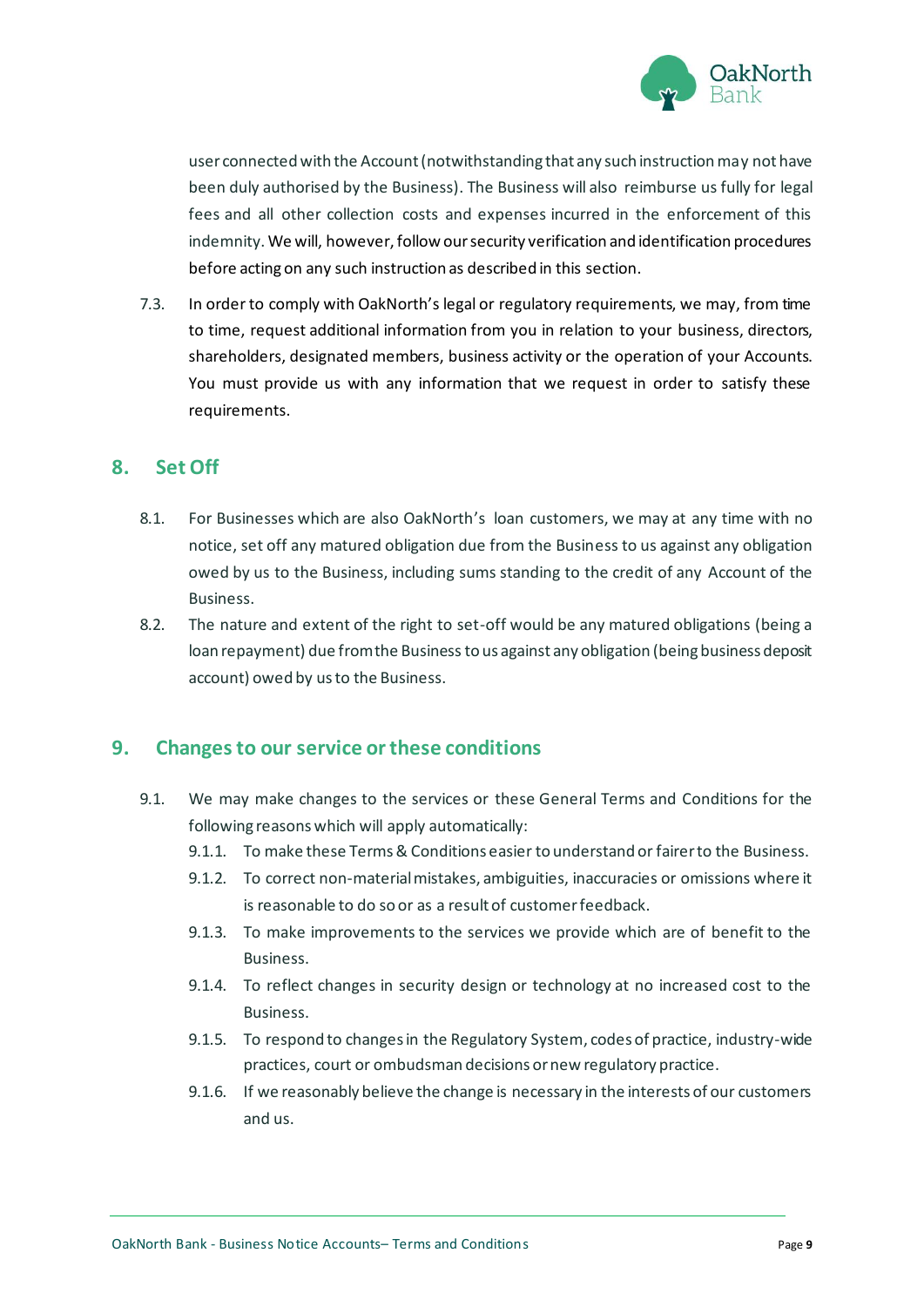

- 9.1.7. In all such cases we shall promptly notify the Business of such changes. If we make changes related to 9.1.3, 9.1.4, 9.1.5 or 9.1.6, we shall notify the Business of such changes after they have been made.
- 9.1.8. If we make changes related to 9.1.1 and 9.1.2, the Business can view the most recent General Terms and Conditions by looking on th[e OakNorth website.](https://www.oaknorth.co.uk/terms-and-conditions)
- 9.2. For all other changes that we consider to the Business's detriment, we will notify it no less than 30 days in advance of the change taking effect. The Business will have the option to close the Account immediately (regardless of any notice period or fixed term) and cancel the agreement (without charge) before the changes come into effect. If the Business does not notify us of their refusal to accept the change before the date that the change takes effect, we will assume that it accepts the changes we have made. This would apply, but not limited, to the following:
	- 9.2.1.To take account of any change in our ownership or to reflect a reorganisation of our business as a result of it being acquired or merging with another bank or organisation to make sure that our customers and the customers of the other organisation are treated in a similar way if they have a similar product.

#### <span id="page-9-0"></span>**10. Fraud prevention agencies**

- 10.1. If false or inaccurate information is provided orfraud is identified or suspected, details may be passed to fraud prevention agencies without notice to you. Law enforcement agencies may access and use this information.
- 10.2. We and other organisations may also access and use this information to prevent fraud and money laundering, for example when checking deposit applications.
- 10.3. We may access and use information recorded by fraud prevention agencies from other countries.
- 10.4. If you would like contact details for the credit reference and fraud prevention agencies we use, please [contact us.](https://www.oaknorth.co.uk/resources/get-in-touch/)

#### <span id="page-9-1"></span>**11. Customer Communications**

11.1. If the Business (or any users connected with the Account) emails us, or gives us an email address, we will keep a record of it and the Business (and users connected with the Account) agree to communications being sent to it at that address. We will not give any email address relating to the Business or any users connected with the Account to any unauthorised third parties.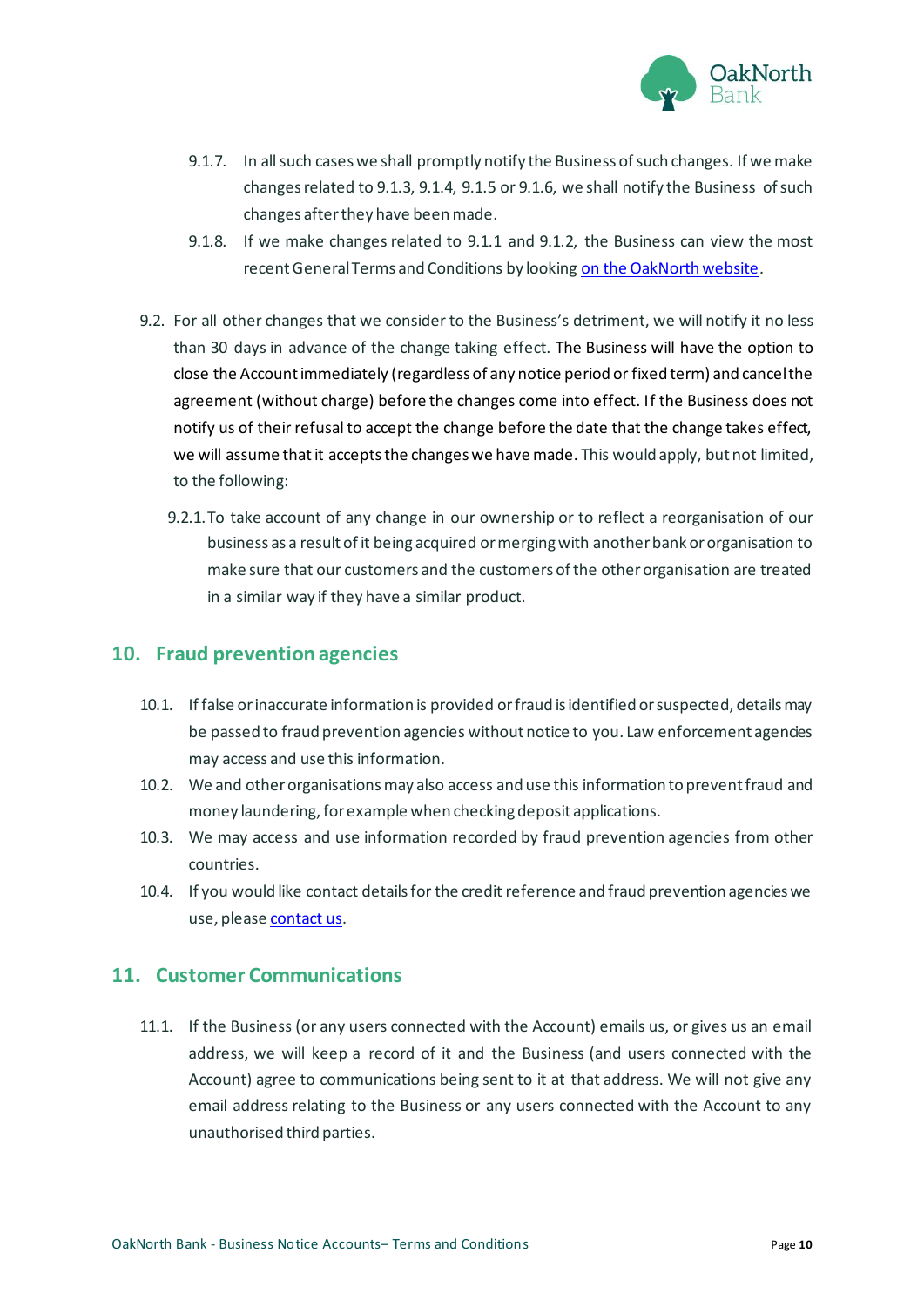

11.2. However, if the Business (or any users connected with the Account) sends us an email, please remember that it will be unsecure and could be intercepted. Accordingly, please keep the amount of confidential information included to a minimum. We will do likewise when we reply.

## <span id="page-10-0"></span>**12. Information and monitoring**

12.1. We may monitor or record calls, emails, text messages or other communications in accordance with applicable laws. Such recording or monitoring may take place for business purposes such as quality control and training, prevention of unauthorised use of our telecommunication systems and website, ensuring effective systems operation, prevention or detection of crime, and protection of confidential information relating to the Business (including personal data of any user connected with the Account). Please see our Privacy Notice, a link to which can be found at section 16.1 for more information.

### <span id="page-10-1"></span>**13. Other Important Information**

- 13.1. It is our aim to ensure a complete service at all times, but we will not be responsible when failure is caused by circumstances beyond our control or which we could not reasonably have foreseen.
- 13.2. OakNorth is covered by the Financial Services Compensation Scheme ( "FSCS" or the "Scheme"). The Scheme will pay compensation of up to £85,000 ( "Scheme Limit") which may be updated from time to time, to eligible depositors if we cannot meet our financial obligations to them. See the **FSCS eligibility criteria** to find out whether the Business is covered by the FSCS in such an event. Any eligible deposits the Business holds above the Scheme Limit are unlikely to be covered.
- 13.3. For further information about the compensation provided by the FSCS (including the amounts covered and eligibility to claim) please contact us, or refer to the FSCS website www.FSCS.org.uk or contact the FSCS on 020 7741 4100 or 0800 678 1100, at ICT@fscs.org.uk or at Financial Services Compensation Scheme, 10th Floor Beaufort House, 15 St Botolph Street, London, EC3A 7QU. Please note, only compensation related queries should be directed to the FSCS.
- 13.4. We may transfer our rights and/or responsibilities under the Agreement to any person in situations such as those mentioned in section 9.2.1 if:
	- 13.4.1 We reasonably believe such person is capable of performing our responsibilities; and
	- 13.4.2 That other person is authorised to accept deposits and writes to the Business and undertakes to carry out all our duties and obligations under the Agreement. If it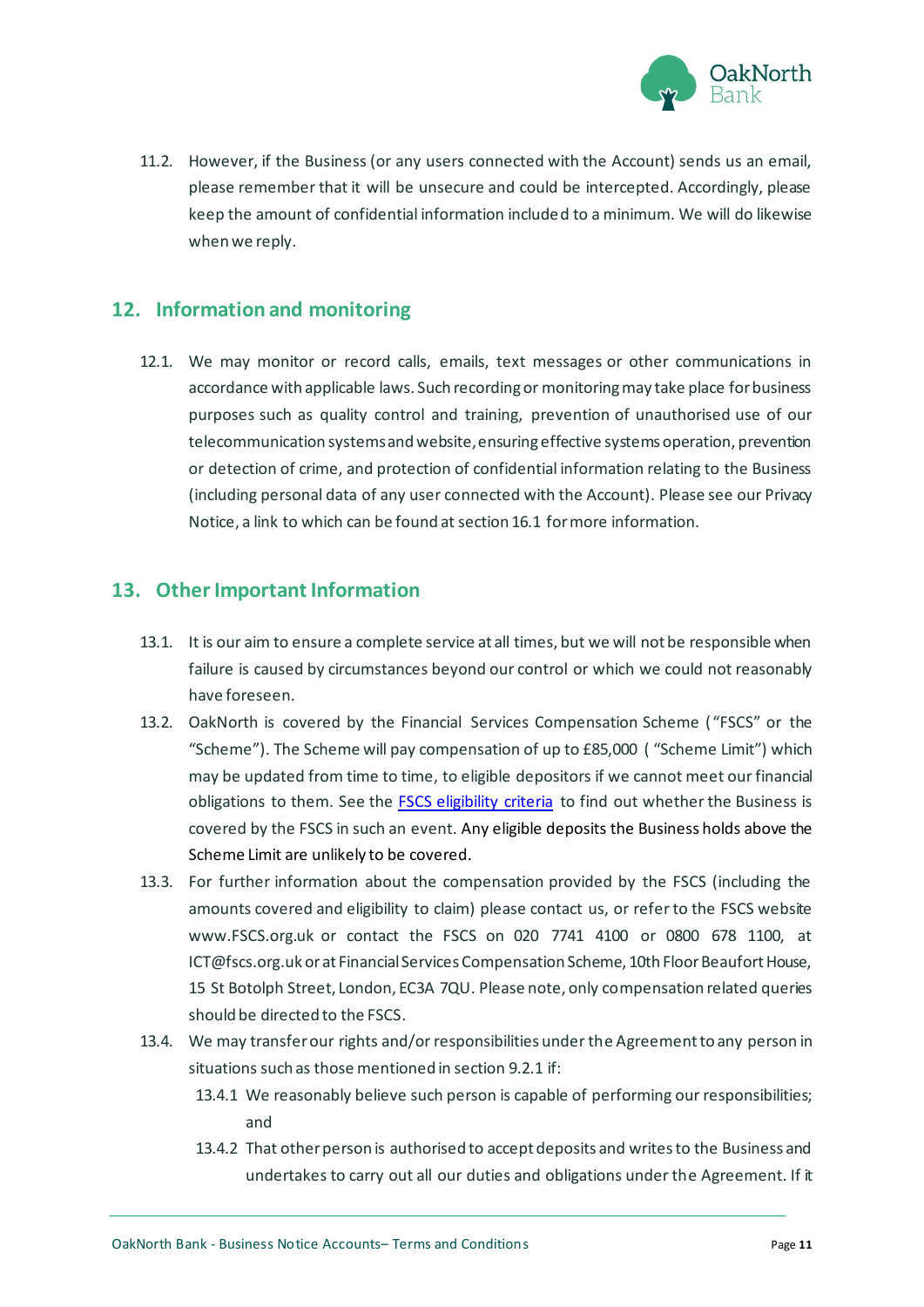

does so, the Business agrees that we will be released from all those duties and obligations and shall have no further liability to the Business.

- 13.5. The Business shall not transfer any of its rights or responsibilities under the Agreement to any third party.
- 13.6. If we believe that the Business has tax obligations in other countries, we may disclose information about the Business or its organisation directly to those tax authorities or to HM Revenue & Customs, which may share the information with the other tax authorities.
- 13.7. Please further note that OakNorth holds monies as banker and not as a trustee under the client money rules, and consequently operates under the exemption given to banks in the rules set out in the Financial Conduct Authority's Client Assets Sourcebook. In the unlikely event that OakNorth fails, the client money distribution rules will not apply to these sums and the Business will not be entitled to share in any distribution under the client money distribution rules. For the avoidance of doubt, in the event that OakNorth fails, eligible deposits are still covered under the FSCS scheme as per section 13.2.

#### <span id="page-11-0"></span>**14. Contacting us**

14.1. We can be contacted by email, by phone or in writing. Please refer to our website for our [contact details.](https://www.oaknorth.co.uk/resources/get-in-touch/) If you have any difficulty with hearing or speech, we can accept calls from you when you use the Next Generation Text (NGT) Service. Please visi[t NGT](http://ngts.org.uk/) to see all the ways you can use this service.

### <span id="page-11-1"></span>**15. Complaints**

- 15.1. Please visit [https://www.oaknorth.co.uk/complaints/](https://www.oaknorth.co.uk/complaints) for details of our complaints procedure. If the Business (or any user connected with the Account) would like to contact us to discuss or make a complaint, please call, email or write to our Customer Services Team using th[e contact details](https://www.oaknorth.co.uk/resources/get-in-touch/) on our website.
- 15.2. The Financial Ombudsman Service is an independent organisation which settles complaints that consumers and financial businesses have not been able to resolve between themselves. The service is free and easy-to-use. To find out more about the service, visit [www.financial-ombudsman.org.uk](http://www.financial-ombudsman.org.uk/)
- 15.3. We always endeavour to reply to complaints within two or three business days. If for some reason we have not been able to resolve the complaint within eight weeks, or the Business is not satisfied with the resolution, the Business may be entitled to refer its complaint to the Financial Ombudsman Service. The Financial Ombudsman Service will not usually accept or consider a complaint (a) until we have issued our final response; or (b) more than six months after we have issued our final response to the complaint.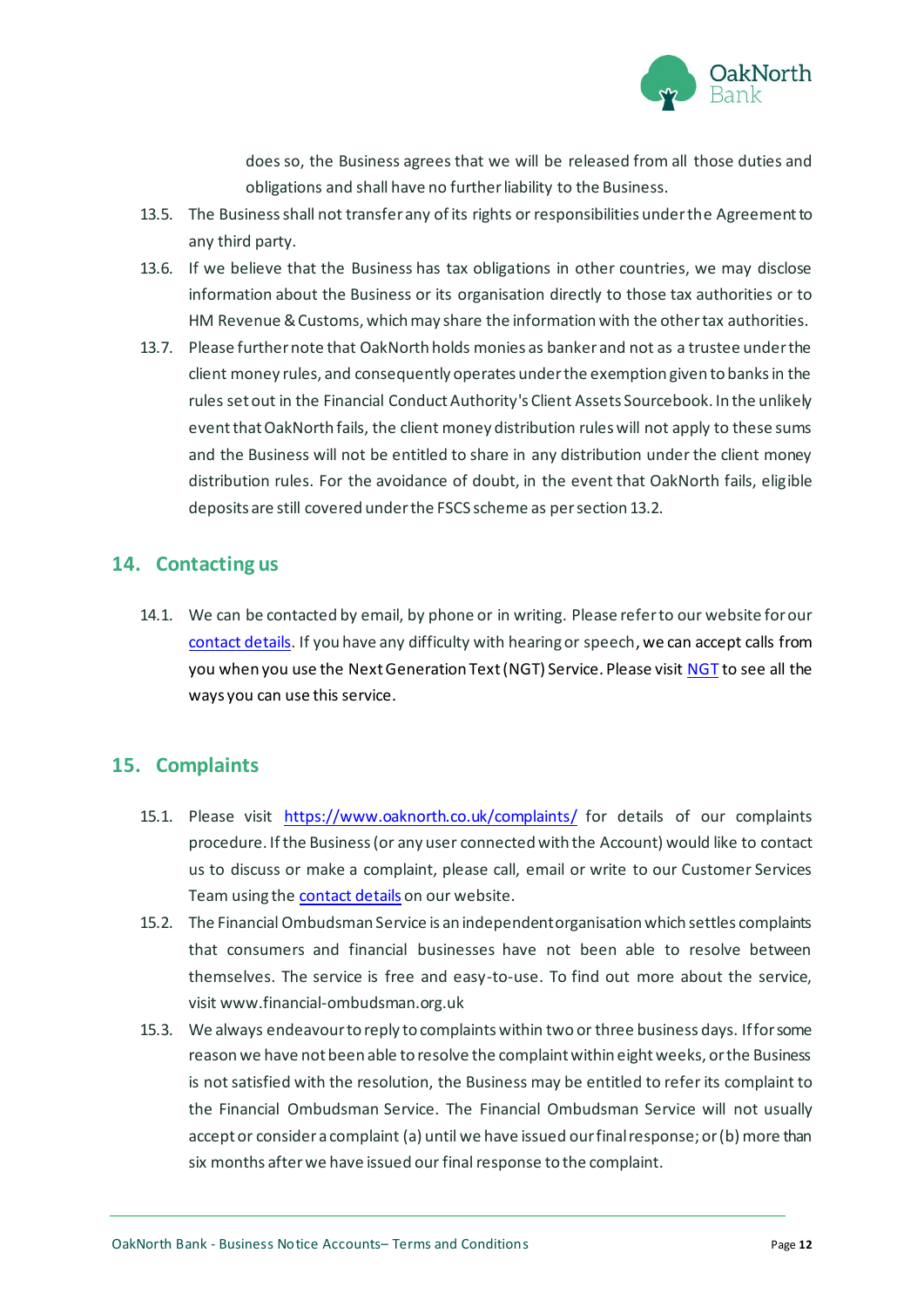

15.4. The Financial Ombudsman Service can be contacted by writing to: The Financial Ombudsman Service Exchange Tower London E14 9SR Alternatively, you can call themon 0800 023 4567.

## <span id="page-12-0"></span>**16. Data Protection**

16.1. We are committed to protecting the personal information related to users connected with the Account. Please refer to the [OakNorth Privacy Notice](https://www.oaknorth.co.uk/privacy-notice/privacy-notice-deposit-products/) on our website which describes what personal information we collect relating to users connected with the Account and how this information will be used. Th[e Privacy Notice](https://www.oaknorth.co.uk/privacy-notice/privacy-notice-deposit-products/) is to be read in conjunction with these General Terms and Conditions.

#### <span id="page-12-1"></span>**17. Law and Jurisdiction**

17.1. These General Terms and Conditions shall be governed by and construed in accordance with English law. Without prejudice to section 15, the parties hereby submit to the exclusive jurisdiction of the English courts in respect of any dispute or matter arising out of or connected with these General Terms and Conditions.

#### <span id="page-12-2"></span>**18. Language**

- 18.1. These General Terms and Conditions are available only in English and all communications from us will be in English.
- 18.2. We will only accept communications and instructions from customers in English.

#### <span id="page-12-3"></span>**19. Dormant Accounts**

- 19.1. If we lose contact with you despite repeated attempts through all possible channels (i.e. phone, email or post) for three years (in case of Fixed Term Deposits- three years after maturity), we may treat your Account as being inactive to help mitigate the risk of fraudulent activity. This means that we will stop contacting you.
- 19.2. To reactivate your Account, you can contact us using the details on our '[get in touch](https://www.oaknorth.co.uk/resources/get-in-touch/)' page. For identification purposes, the registered director as per Companies House is required to provide proof of identification and proof of address.Details of which documents we accept can be found on the '[Identification Requirement](https://www.oaknorth.co.uk/identification-requirements/)' page on our website and how to get them certified can be found on the '[Certifying Document](https://www.oaknorth.co.uk/certifying-documents/)' page on our websit[e.](https://www.oaknorth.co.uk/certifying-documents/)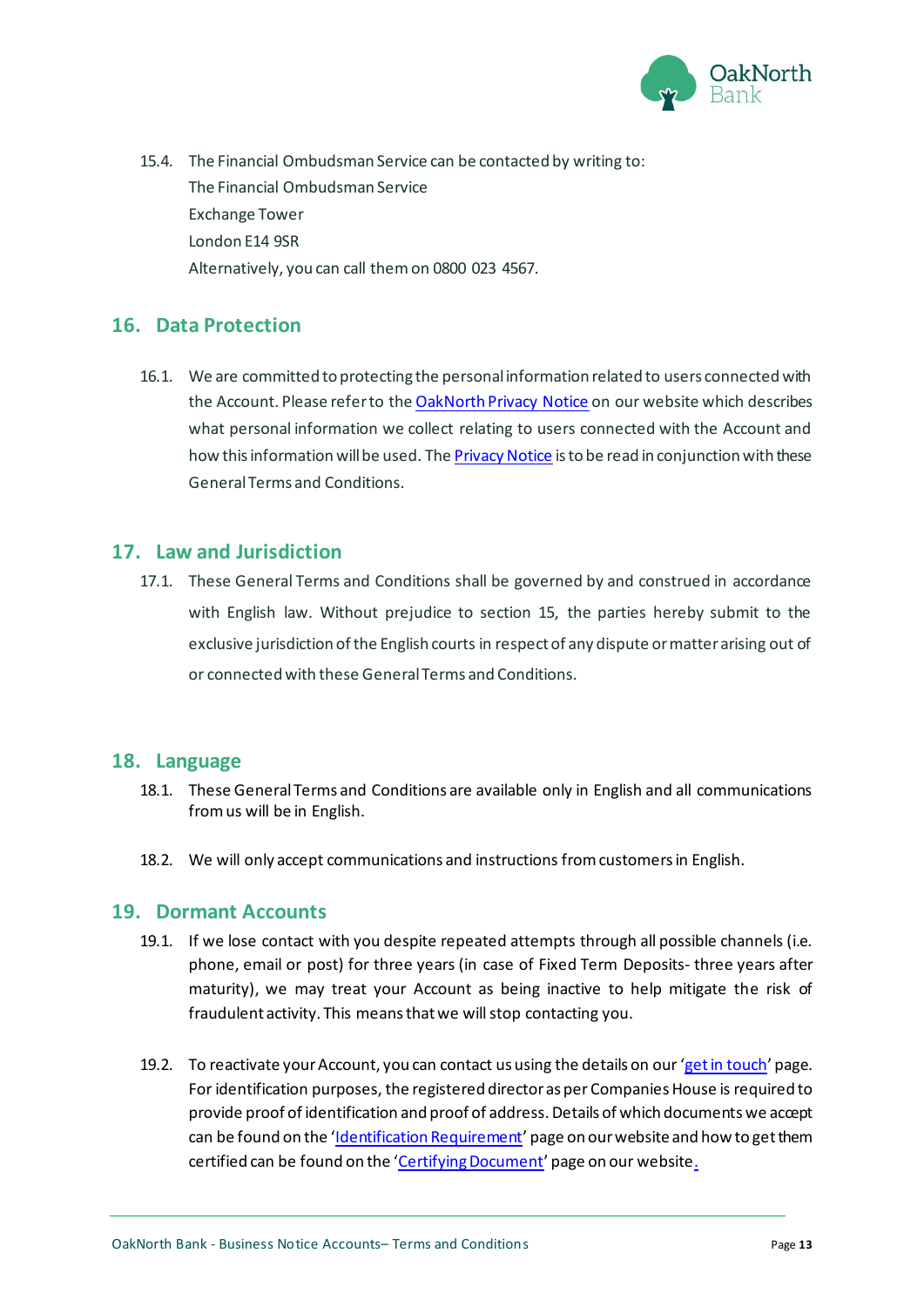

- 19.3. If a total period of fifteen years has passed with no contact from you, your Account will be considered as dormant.
- 19.4. Once your Account has become dormant, we reserve the right to transfer the funds to an authorised reclaim fund. A reclaim fund is a separate organisation authorised to accept unclaimed money in 'dormant' bank Accounts which is distributed for the benefit of the community, while protecting the rights of customers to reclaim their money. You will be entitled to claim your money back from the reclaim fund. You can contact us using the details on our ['Get in touch'](https://www.oaknorth.co.uk/resources/get-in-touch/) page to reclaim your funds. OakNorth will handle the claim for repayment as an agent of the reclaim fund.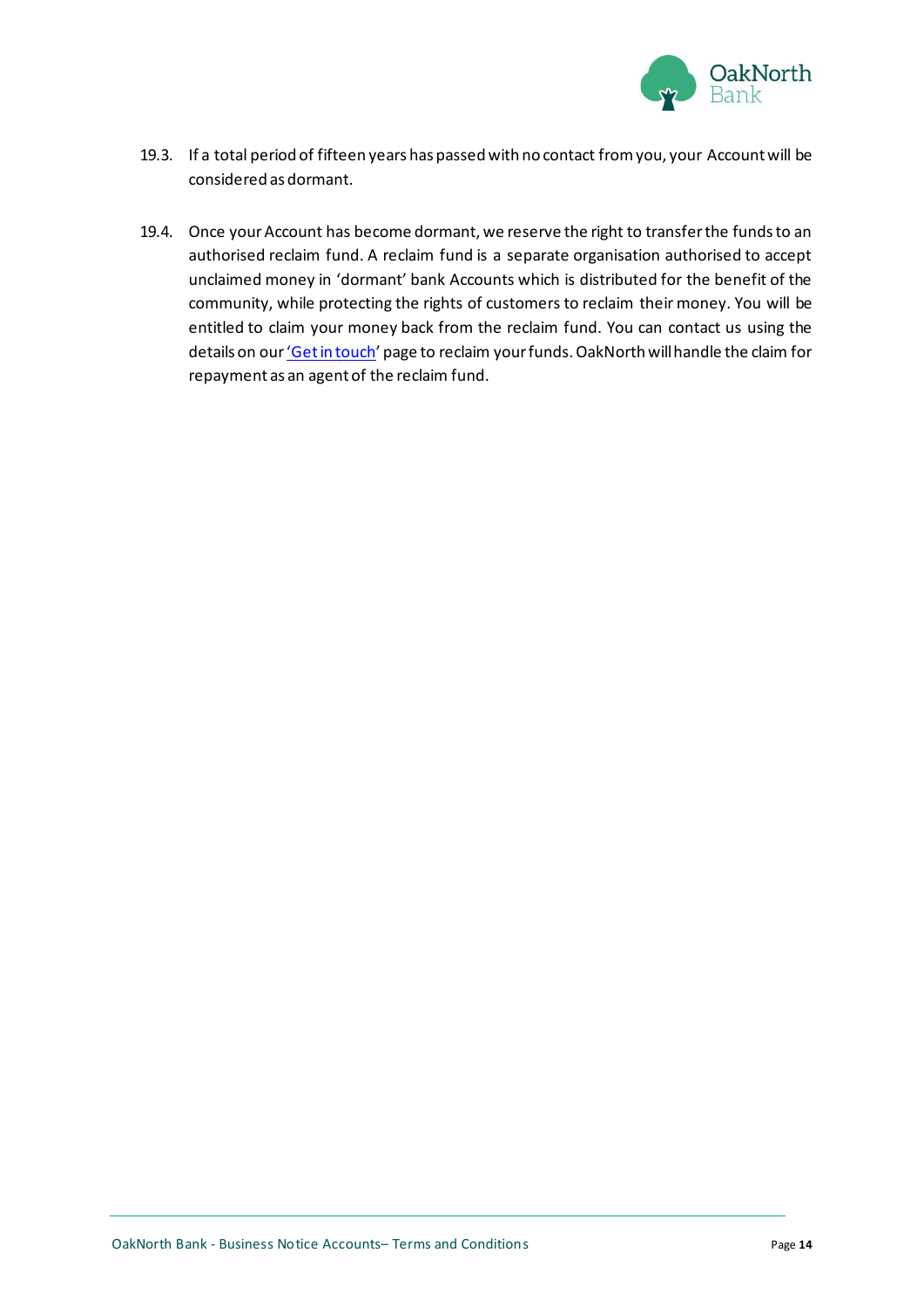

# <span id="page-14-0"></span>**Business Notice Accounts – Specific Terms and Conditions**

#### **Specific (Additional) Terms and Conditions which apply to Business Notice Accounts**

These Specific (Additional) Terms and Conditions apply in addition to the General Terms and Conditions unless stated otherwise. "Account" in these Specific (Additional) Terms and Conditions means a Business Notice Account only. Terms not defined herein shall have the same meaning as contained in the General Terms and Conditions.

#### <span id="page-14-1"></span>**20. Interest rates**

- 20.1 Interest rates are variable and can be increased or reduced at any time at our sole discretion, for one or more of the following reasons:
	- 20.1.1 to respond proportionately to changes in the Bank of England base rate or any rate that replaces it;
	- 20.1.2 to reflect changes in market conditions;
	- 20.1.3 to respond to legitimate cost increases or reductions associated with providing the product or service;
	- 20.1.4 to respond proportionately to changes in applicable laws, regulation, legislation, guidance, decision, or any other requirement of any court, ombudsman, regulator, or any other government authority in any jurisdiction; or
	- 20.1.5 for any other valid reason, not stated above.
- 20.2 We retain the right to pay a reduced rate of interest during any period when the Account balance is below the minimum amount permitted for the product. The minimum amount permitted for the product is the amount required to open the Account as per the General Terms and Conditions section 1.9.
- 20.3 The interest rate is applied to the end of day Account balance. Interest will be calculated daily and applied monthly.

#### <span id="page-14-2"></span>**21. Notification of changes**

- 21.1 If we increase your interest rate on your Account, we will announce the increase on our website, and the change will take effect on the  $1<sup>st</sup>$  day of the next calendar month (or sometimes, in certain cases, with immediate effect). We willalso send you a notification of the increase via email as soon as reasonably possible and in any event within 30 calendar days of publishing the announcement.
- 21.2 If we reduce your interest rate, we will notify you via email at least 14 calendar days in advance of the decrease, in addition to the notice period that applies to the type of Account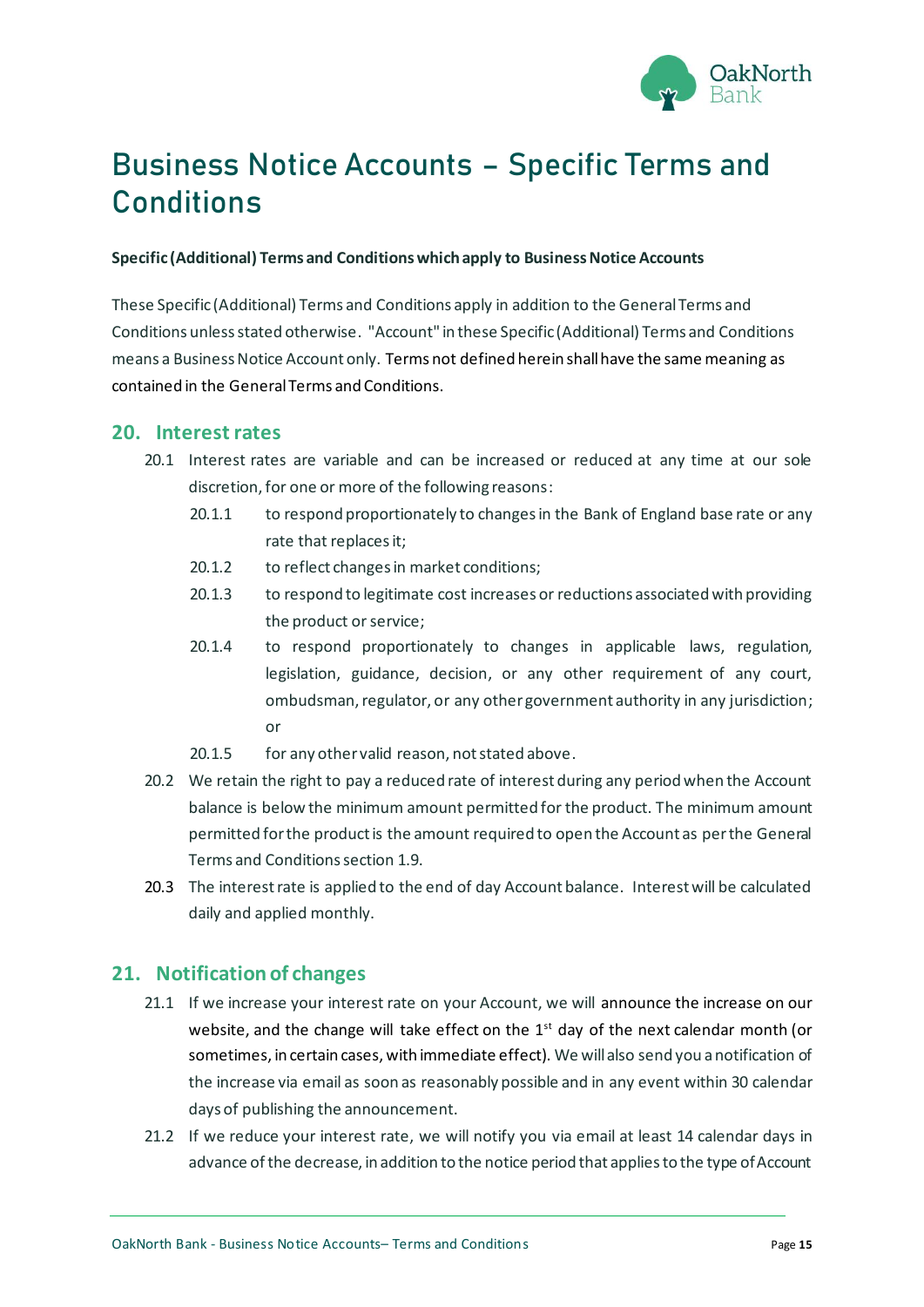

that you opened. For example, for a 35 day Account, we will notify you at least 49 days ( 35 days' notice as per account type + 14 days' notice) before implementation of the rate change.

21.3 Where we reduce the interest rate on your Account, you will have an option to close your Account(subject to the Specific Account's Terms and Conditions) without incurring charges or loss of interest or switch to another account (subject to the Terms and Conditions of your existing and new account). If you wish to switch or close your Account, please inform us via email or phone accordingly. Your request will be honoured after serving the notice period of your Account.

#### <span id="page-15-0"></span>**22. Withdrawal of funds**

- 22.1 Withdrawal from your Account to your nominated UK bank account can only be triggered via online banking, , email or through telephone requests.
- 22.2 The minimum withdrawal amount is £10,000, or the balance amount if the Account balance is less than £10,000. If you make a withdrawal and your Account balance falls to £0, and remains at £0 for 6 months or more, your Account will be closed.
- 22.3 The maximum withdrawal amount is your Account balance.
- 22.4 It is not possible to withdraw money from the Account without waiting out the mandatory minimum notice period as per the type of Account opened. In exceptional circumstances, we may, at our discretion, allow your Account to be closed early. Such exceptional circumstances may include bankruptcy, insolvency, sequestration or other unforeseen unfavourable events. In such circumstances, you will need to contact us in writing (at the [address on our website\)](https://www.oaknorth.co.uk/resources/get-in-touch/) and we will consider each case individually.
- 22.5 If your withdrawal request is received on a business day, the money will be sent back to your nominated UK bank account after waiting out the notice period as per the type of Account opened. If the withdrawal date falls on a non-business day such as a Saturday, Sunday or a Bank Holiday, the money will be sent back to your nominated UK bank account on the next business day, after waiting out the notice period as per the type of Account opened.

#### <span id="page-15-1"></span>**23. Closure of accounts**

23.1 We will send you an Account closure statement when you close your Account.

#### <span id="page-15-2"></span>**24. Right to cancel**

24.1 You have the right to cancel the Agreement via email/phone (our contact details are available [on](https://www.oaknorth.co.uk/resources/get-in-touch/) ou[rwebsite\)](https://www.oaknorth.co.uk/resources/get-in-touch/) and close your Account within 14 calendar days from the date of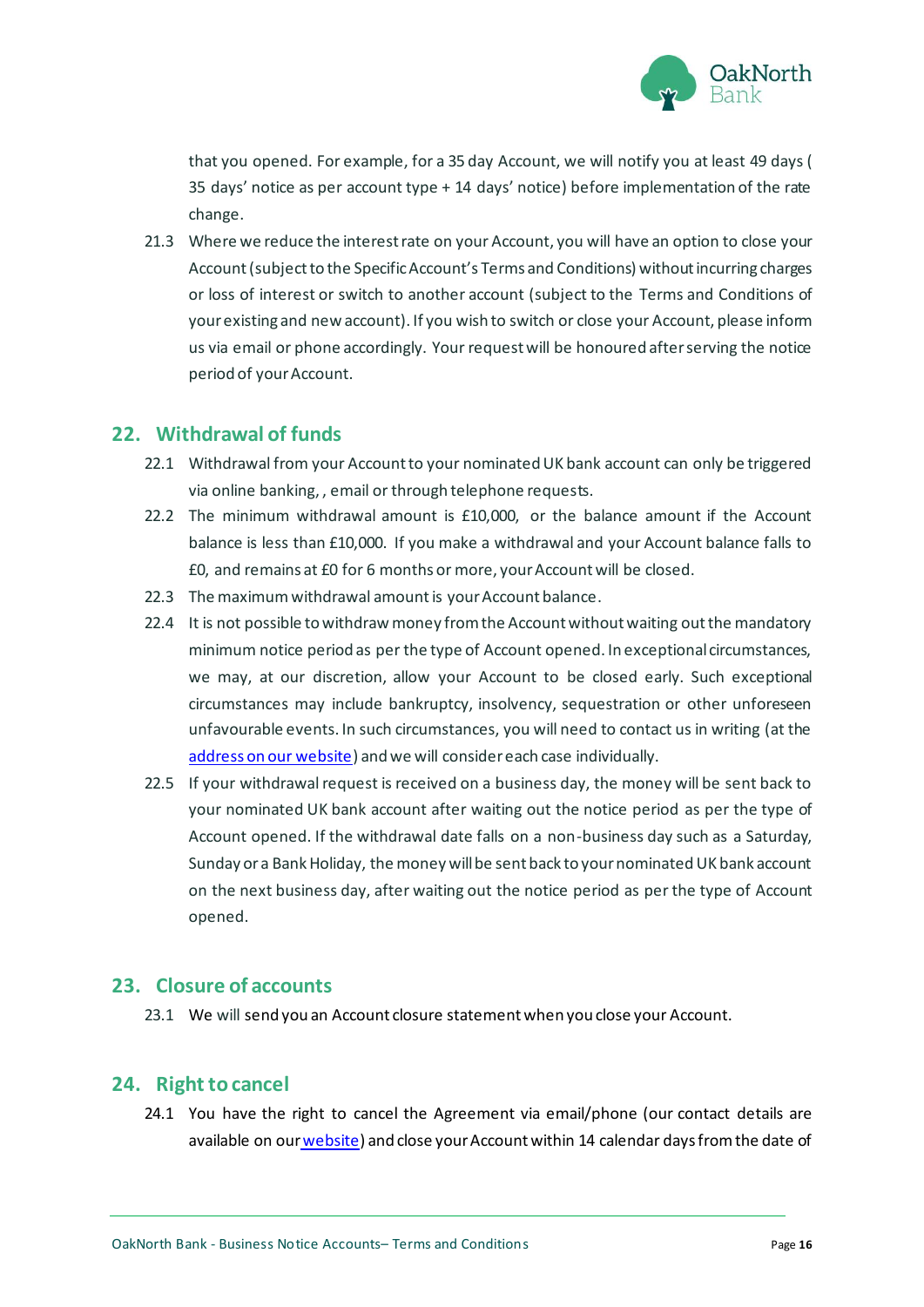

your Account opening (when the Account is initially funded), or within 14 days of first receiving the Specific Terms and Conditions (if later).

24.2 If you exercise your right to cancel, we will return any money deposited in your Account to your nominated UK bank account. In the event of cancellation, you will not receive any interest. If you do not cancel within this period, you will be treated as being bound by the Agreement.

#### <span id="page-16-0"></span>**25. How to contact us**

25.1 You can contact us using the details provided on our **[website](https://www.oaknorth.co.uk/resources/get-in-touch/)**.